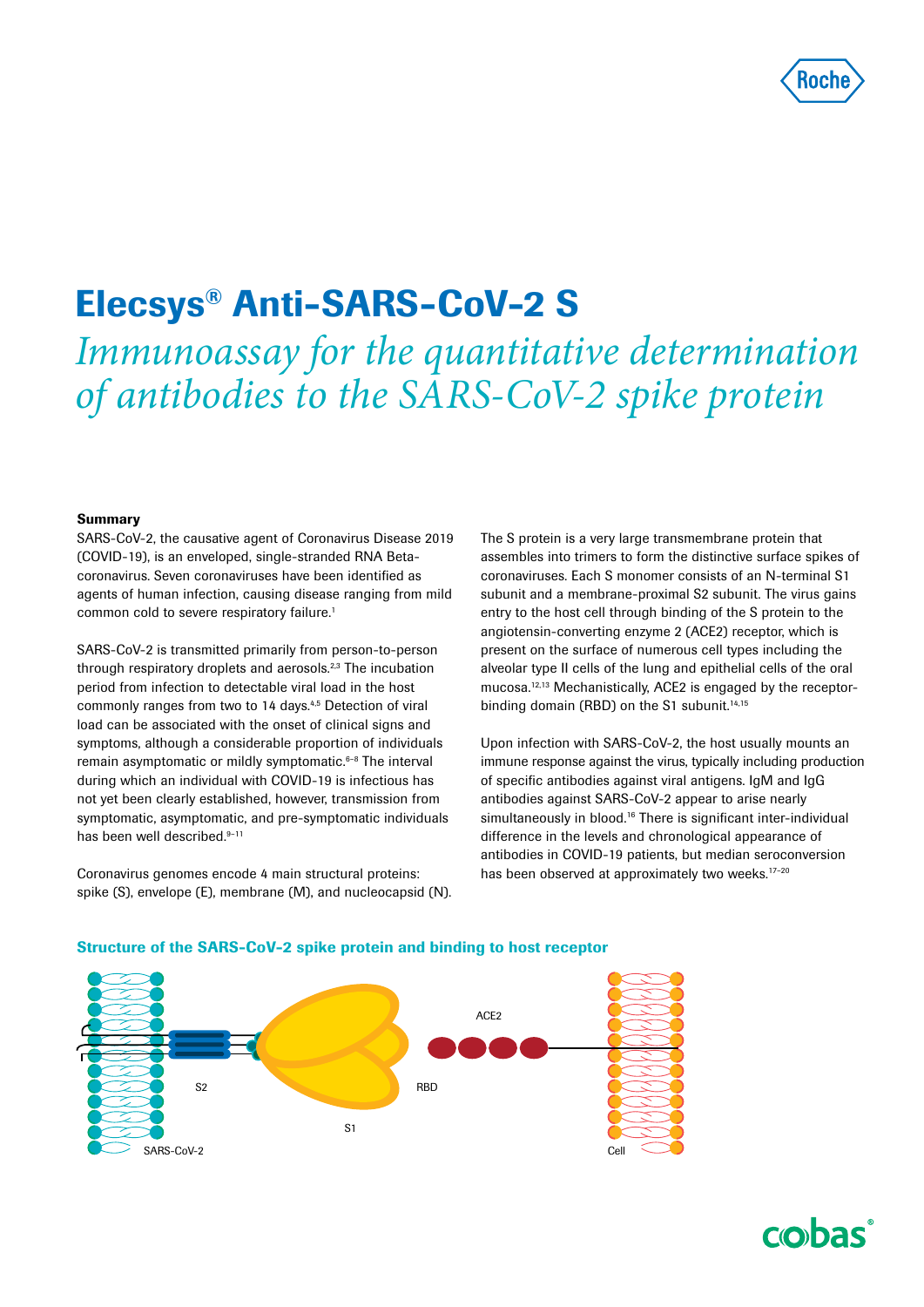After infection or vaccination, the binding strength of antibodies to antigens increases over time – a process called affinity maturation<sup>21</sup>. High-affinity antibodies can elicit neutralization by recognizing and binding specific viral epitopes<sup>22,23</sup>. Antibodies against SARS-CoV-2 with strong neutralizing capacity, especially potent if directed against the RBD, have been identified.<sup>24-27</sup> Numerous vaccines for COVID-19 are in development, many of which focus on eliciting an immune response to the RBD.<sup>28-30</sup>

Elecsys® Anti-SARS-CoV-2 S is an immunoassay for the in vitro quantitative determination of antibodies (including IgG) to the SARS-CoV-2 spike (S) protein receptor binding domain (RBD) in human serum and plasma. The assay uses a recombinant protein representing the RBD of the S antigen in a double-antigen sandwich assay format, which favors detection of high affinity antibodies against SARS-CoV-2. The test is intended as an aid to assess the adaptive humoral immune response to the SARS-CoV-2 S protein.<sup>31</sup>

## Electro-chemiluminescence immunoassay (ECLIA)

Test principle: double-antigen sandwich assay (testing time: 18 minutes) $31$ 



#### Step 1 (9 minutes)

20 μL\*/ 12 μL\*\* of the patient sample are incubated with a mix of biotinylated and ruthenylated RBD antigen. Doubleantigen sandwich immune complexes are formed in the presence of corresponding antibodies.

\* cobas e 411 analyzer and cobas e 601/602 modules

\*\* cobas e 801 module

#### Step 2 (9 minutes)

After addition of streptavidincoated microparticles, the DAGS complexes bind to the solid phase via interaction of biotin and streptavidin.

#### Step 3 (measurement)

The reagent mixture is transferred to the measuring cell, where the microparticles are magnetically captured onto the surface of the electrode. Unbound substances are subsequently removed. Electrochemiluminescence is then induced by applying a voltage and measured with a photomultiplier. The signal yield increases with the antibody titer.

#### Elecsys® Anti-SARS-CoV-2 S assay characteristics<sup>31</sup>

| Systems                                       | cobas e 411 analyzer<br>cobas e 601/cobas e 602 modules                                                                                                                      | cobas e 801 module |  |
|-----------------------------------------------|------------------------------------------------------------------------------------------------------------------------------------------------------------------------------|--------------------|--|
| Testing time                                  | 18 minutes                                                                                                                                                                   |                    |  |
| Test principle                                | One-step double antigen sandwich assay                                                                                                                                       |                    |  |
| Traceability                                  | Internal Roche standard for anti-SARS-CoV-2-S consisting of monoclonal antibodies. 1 nM of these<br>antibodies correspond to 20 U/mL of the Elecsys® Anti-SARS-CoV-2 S assay |                    |  |
| Linear range                                  | $0.4$ to 250 U/mL                                                                                                                                                            |                    |  |
| Calibration                                   | 2-point (separate CalSet)                                                                                                                                                    |                    |  |
| Interpretation                                | $< 0.8$ U/mL = non-reactive, $\geq 0.8$ U/mL = reactive                                                                                                                      |                    |  |
| Specimen types                                | Serum collected using standard sampling tubes; Li-heparin, K <sub>2</sub> -EDTA-, K <sub>3</sub> -EDTA-, and sodium citrate plasma                                           |                    |  |
| Sample volume                                 | $20 \mu L$                                                                                                                                                                   | $12 \mu L$         |  |
| Onboard stability                             | 14 days                                                                                                                                                                      |                    |  |
| Intermediate precision<br>in positive samples | <b>cobas e</b> 411 analyzer: $CV^*$ 1.9 – 2.9%<br>cobas e 601/cobas e 602 modules:<br>$CV$ 2.7 – 3.6%                                                                        | $CV 1.4 - 2.4\%$   |  |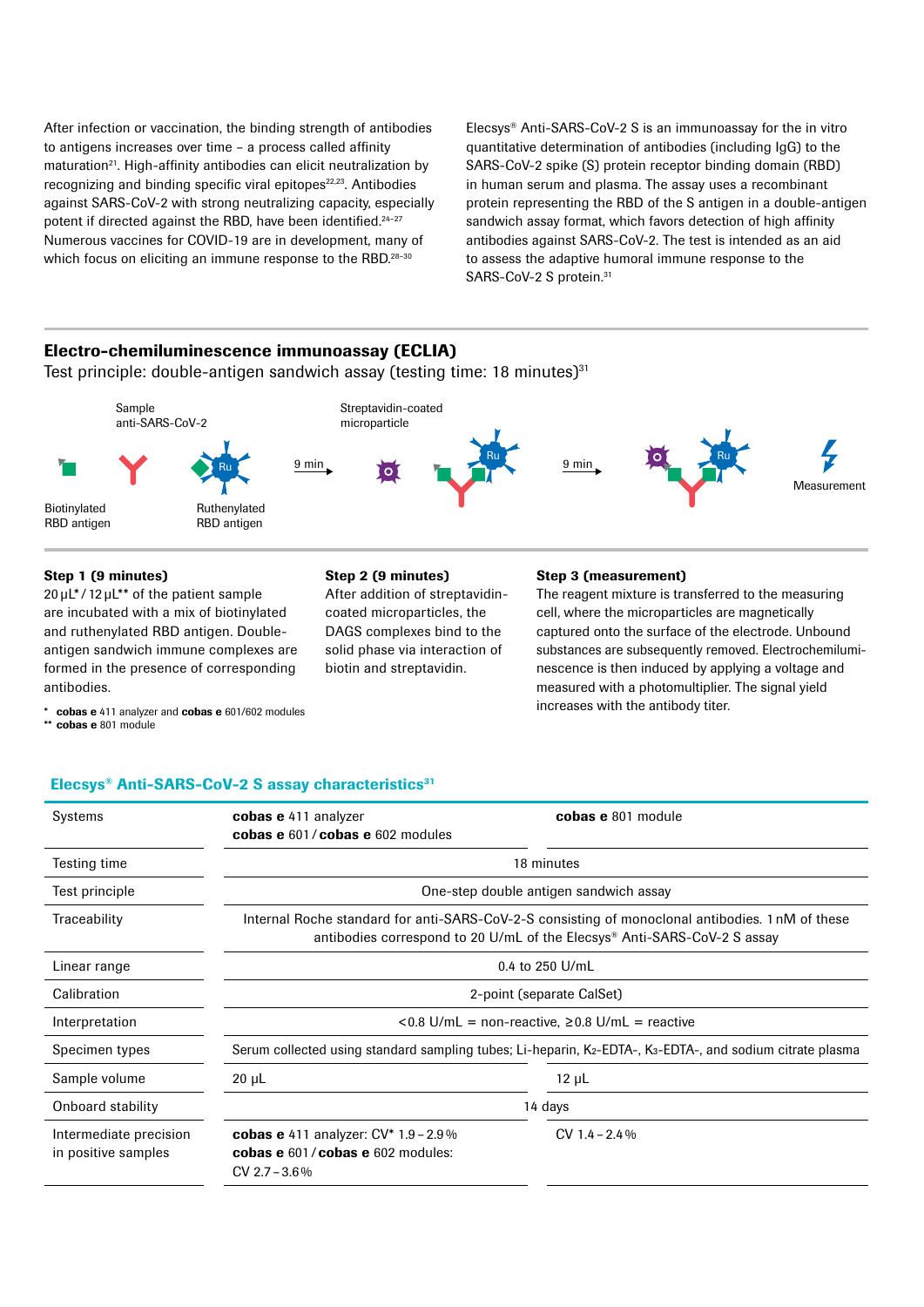#### Clinical sensitivity<sup>31</sup>

A total of 1,610 samples from 402 symptomatic patients (including 297 samples from 243 hospitalized patients) with a PCR confirmed SARS-CoV-2 infection were tested with the Elecsys® Anti-SARS-CoV-2 S assay. One or more sequential samples from these patients were collected at various time points after PCR confirmation.

1,423 of the tested samples had a sampling date of 14 days or later after diagnosis with PCR. 1,406 of these 1,423 samples were determined with ≥0.8 U/mL in the Elecsys® Anti-SARS-CoV-2 S assay and hence considered positive, resulting in a sensitivity of 98.8% (95% CI: 98.1 – 99.3%) in this sample cohort.

| <b>Days post PCR confirmation</b> |     | <b>Non-reactive</b> | Sensitivity (95% CI*)           |
|-----------------------------------|-----|---------------------|---------------------------------|
| $0 - 6$ days                      | 35  |                     | <b>88.6%</b> $(73.3 - 96.8\%)$  |
| 7 - 13 days                       | 152 | 22                  | <b>85.5%</b> $(78.9 - 90.7%)$   |
| $14 - 20$ days                    | 130 | 14                  | <b>89.2</b> % $(82.6 - 94.0\%)$ |
| $21 - 27$ days                    | 176 | 3                   | <b>98.3</b> % $(95.1 - 99.7%)$  |
| 28-34 days                        | 197 |                     | <b>100 %</b> $(98.1 - 100\%)$   |
| $\geq$ 35 days                    | 920 | 0                   | <b>100 %</b> $(99.6 - 100\%)$   |

\* confidence interval



### Analytical specificity<sup>31</sup>

A total of 1,100 potentially cross-reactive samples collected before October 2019, including anti-MERS-CoV positive samples, samples from individuals with common cold symptoms, and samples from individuals confirmed to be infected with one of the four common cold coronaviruses were tested with the Elecsys® Anti-SARS-CoV-2 S assay. Overall specificity in this cohort of potentially cross-reactive samples was 100% (95% CI: 99.7 - 100%).

| <b>Cohort</b>                                |       | <b>Reactive</b> | <b>Specificity (95% CI)</b>    |
|----------------------------------------------|-------|-----------------|--------------------------------|
| MERS-CoV*                                    |       |                 | <b>100 %</b> $(59.0 - 100 \%)$ |
| Common cold panel**                          | 21    |                 | <b>100 %</b> $(83.4 - 100\%)$  |
| Coronavirus panel***                         | 94    |                 | <b>100 %</b> $(96.2 - 100\%)$  |
| Other potentially cross-reactive samples**** | 978   |                 | <b>100 %</b> $(99.6 - 100\%)$  |
| <b>Overall</b>                               | 1,100 |                 | $100\%$ (99.7 – 100 %)         |

\* positive for IgG antibodies against the Middle East respiratory syndrome-related coronavirus (MERS-CoV) spike protein subunit S1

\*\* 40 samples from individuals with common cold symptoms, collected before October 2019

\*\*\*\* pre-pandemic samples with reactivity for various other indications, which could have an elevated potential for unspecific interference

from individuals with past infection with coronavirus HKU1, NL63, 229E, or OC43, confirmed by antigen testing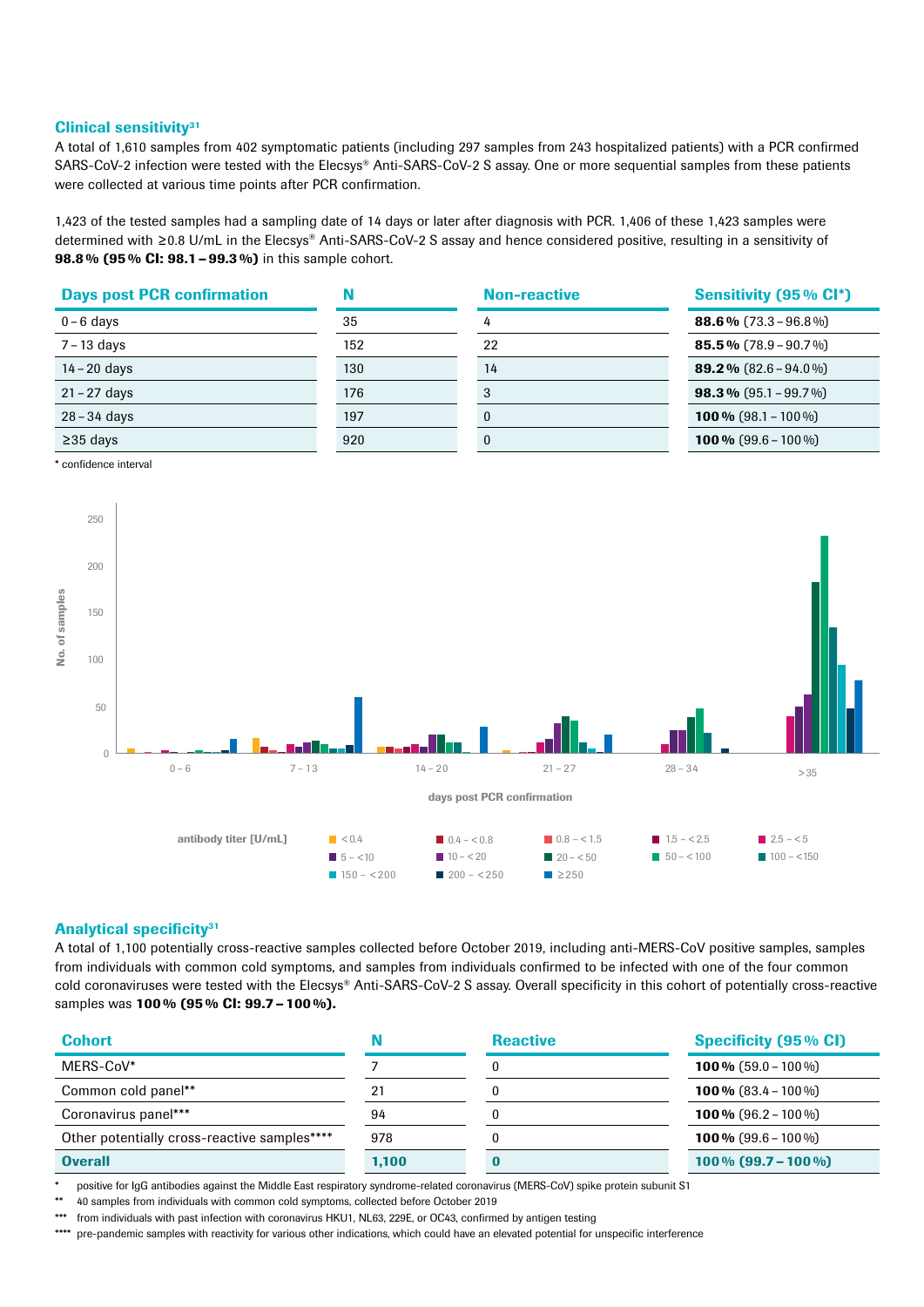## Clinical specificity<sup>31</sup>

A total of 5,991 samples from diagnostic routine and blood donors drawn before October 2019 were tested with the Elecsys® Anti-SARS-CoV-2 S assay. Overall specificity in this cohort of pre-pandemic samples was 99.98% (95% CI: 99.91 – 100%).

| <b>Cohort</b>        |       | <b>Reactive</b> | <b>Specificity (95% CI)</b> |
|----------------------|-------|-----------------|-----------------------------|
| Diagnostic routine   | 2.528 |                 | $100\%$ (99.85 – 100 %)     |
| US blood donors      | 2.713 |                 | $99.96\%$ (99.79 – 100 %)   |
| African blood donors | 750   |                 | $100\%$ (99.51 – 100 %)     |
| <b>Overall</b>       | 5.991 |                 | $99.98\%$ (99.91 – 100 %)   |

#### Correlation to serum neutralization<sup>31</sup>

The Elecsys® Anti-SARS-CoV-2 S assay was compared to a VSV-based pseudo-neutralization assay<sup>32</sup> in 15 clinical samples from individual patients.

|                                   |                                  | <b>Pseudo-Neutralization</b> |               |                 |              |
|-----------------------------------|----------------------------------|------------------------------|---------------|-----------------|--------------|
|                                   |                                  | <b>Positive</b>              | Indeterminate | <b>Negative</b> | <b>Total</b> |
| Elecsys <sup>®</sup>              | $≥0.8$ U/mL                      | 12                           |               |                 | 12           |
| Anti-SARS-CoV-2 S                 | $< 0.8$ U/mL                     |                              |               |                 |              |
|                                   | <b>Total</b>                     | 13                           |               |                 | 15           |
| <b>Percent Positive Agreement</b> | $92.3\%$ (95% CI 63.97 – 99.81%) |                              |               |                 |              |

# Estimated course of markers in SARS-CoV-2 infection<sup>33</sup>

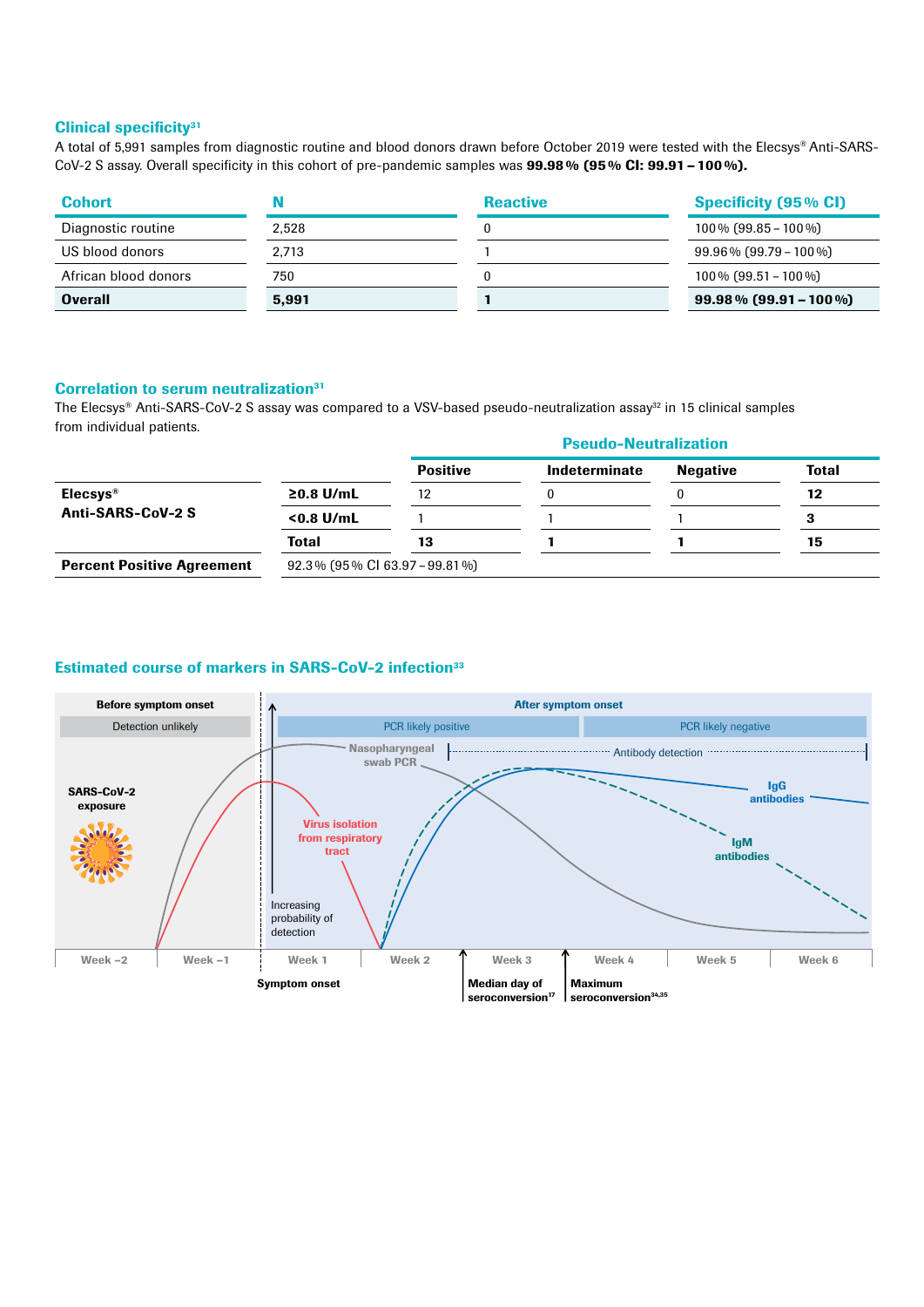### Ordering information

| <b>Product</b>                                       | <b>Material configuration</b> | <b>Material number</b> |
|------------------------------------------------------|-------------------------------|------------------------|
| Elecsys <sup>®</sup> Anti-SARS-CoV-2 S <sup>a)</sup> | 200 tests                     | 09 289 267 190         |
| Elecsys <sup>®</sup> Anti-SARS-CoV-2 S <sup>b)</sup> | 300 tests                     | 09 289 275 190         |
| CalSet Anti-SARS-CoV-2 S                             | $4 \times 1.0$ mL             | 09 289 291 190         |
| PreciControl Anti-SARS-CoV-2 S                       | $4 \times 1.0$ mL             | 09 289 313 190         |

a) for use on the cobas e 411 analyzer and the cobas e 601/602 modules b) for use on the cobas e 801 module

#### *References*

- *Ye, Z.-W. (2020). Int J Biol Sci. 16(10), 1686-97.*
- *Word Health Organization (2020). Available from: https://www.who.int/news-room/*
- *commentaries/detail/transmission-of-sars-cov-2-implications-for-infection-prevention-precautions. Zhu, N. et al. (2020). N Engl J Med. 20, 382(8), 727-33.*
- *Chan, J.F.-W. et al. (2020). Lancet. 15, 395(10223), 514-23.*
- *Lauer, S.A. et al. (2020). Ann Intern Med. 172(9), 577-582.*
- *Zhou, R. et al. (2020). Int J Inf Dis. 96, 288-90.*
- *He, X. et al. (2020). Nat Med. 26(5), 672-5.*
- *Mizumoto, K. et al. (2020). Euro Surveill. 25(10), pii=2000180.*
- *Gao, M. et al. (2020). Respir Med. 169, 106026.*
- *Yu, P. et al. (2020). J Infect Dis. 221(11), 1757-61.*
- *Liu, Z. et al. (2020). Int J Inf Dis. https://doi.org/10.1016/j.ijid.2020.06.036.*
- *Letko, M. et al. (2020). Nat Microbiol. 5(4), 562-9.*
- *Xu, H. et al. (2020). Int J Oral Sci. 24, 12(1), 1-5.*
- *Wrapp, D. et al. (2020). Science. 13, 367(6483), 1260-3.*
- *15 Hoffmann, M. et al. (2020). Cell. 16, 181(2), 271-280.e8.*
- *Centers for Disease Control and Prevention (2020). Available from:*
- *https://www.cdc.gov/coronavirus/2019-ncov/lab/resources/antibody-tests-guidelines.html. Long, Q. et al. (2020). medRxiv. https://doi.org/10.1101/2020.03.18.20038018.*
- *Lou, B. et al. (2020). Eur Respir J. 19, 2000763.*
- *Zhao, J. et al. Clin Infect Dis. ciaa344. https://doi.org/10.1093/cid/ciaa344.*
- *Tuaillon, E. et al. (2020). J Inf. 81(2), e39-e45.*
- *Klasse, P.J. (2016). Expert Rev Vaccines 15(3), 295-311.*
- *Payne, S. (2017). Viruses: Chapter 6 Immunity and Resistance to Viruses, Editor(s): Susan Payne, Academic Press, Pages 61-71, ISBN 9780128031094.*
- *Iwasaki, A. and Yang, Y. (2020). Nat Rev Immunol. https://doi.org/10.1038/s41577-020-0321-6. Salazar, E. et al. (2020). bioRxiv 2020.06.08.138990; https://doi.*
- *org/10.1101/2020.06.08.138990.*
- *Klasse, P. and Moore, J.P. (2020). Elife. 2020, 9:e57877. doi:10.7554/eLife.57877.*
- *Premkumar, L. et al. (2020). Sci Immunol. 11, 5(48).*
- *Luchsinger, L.L. et al. (2020). medRxiv. https://doi.org/10.1101/2020.06.08.20124792*
- *Mukherjee, R. (2020). J Biosci. 45, 68. https://doi.org/10.1007/s12038-020-00040-7.*
- *Graham, B.S. (2020). Science. 368(6494), 945-6.*
- *Hotez, P.J. et al. (2020). Nat Rev Immunol. 20(6), 347-8.*
- *Elecsys® Anti-SARS-CoV-2 S. Package Insert 2020-09, V1.0; Material Numbers 09289267190 and 09289275190.*
- *Meyer, B. et al. medRxiv. https://doi.org/10.1101/2020.05.02.20080879.*
- *Sethuraman, N. et al. (2020). JAMA. Published online May 06, 2020. doi:10.1001/jama.2020.8259.*
- *To, K. et al. (2020). Lancet Infect Dis. 20(5), 565-74.*
- *Xiang, F. et al. (2020). Clin Infect Dis. pii: ciaa46. https://doi.org/10.1093/cid/ciaa461.*